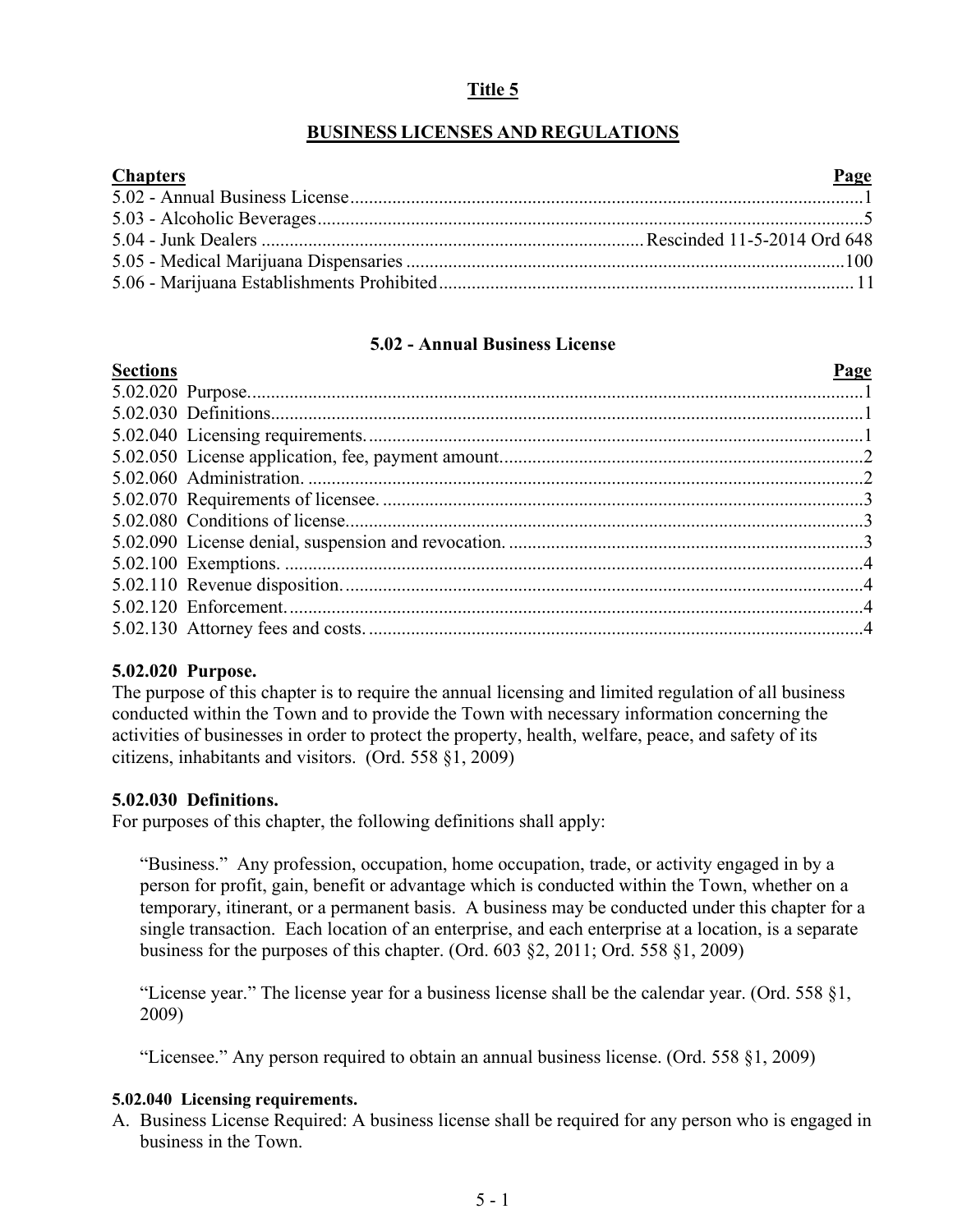- B. If the business includes selling at retail in the Town tangible personal property or services that are taxable which are purchased in the Town and are subject to sales tax pursuant to Chapter 3.08 of this Code, a sales tax license shall be granted and issued in conjunction with the business license on the same application and upon payment of the fee provided in this Chapter 5.02. The sales tax license aspect of the business license shall be subject to all requirements of Chapter 3.08, and any other applicable law, statute, regulation, ordinance or resolution pertaining to sales tax.
- C. Separate Licenses: If engaged in business at two (2) or more separate places by one person, a separate license for each place of business shall be required. If two or more businesses are conducted on the same premises, a separate license for each business shall be required.
- D. License and Tax Additional: The license and tax imposed by this chapter shall be in addition to all other licenses and taxes imposed by law, except as otherwise provided in this chapter.

(Ord. 558 §1, 2009)

### **5.02.050 License application, fee, payment amount.**

- A. Application for a business license shall be upon a form approved by the Town, and shall require disclosure of information including name, state issued identification, permanent address and contact information, business location and statement of nature of business, sales tax and business registration information, and such information as may be necessary to assure the business is lawfully conducted and does not interfere with traffic or use of nearby properties. (Ord. 558 §1, 2009)
- B. The license fee for the business license shall be set by the Board of Trustees per resolution. No refunds shall be considered by the Town. (Ord. 603 §1, 2011)
- C. Payment, term of license: Every business shall obtain an annual business license prior to the commencement of business, and shall pay the license fees specified in subsection B. (Ord. 558 §1, 2009)
- D. Annual Renewal: It shall be the duty of each licensee to obtain an annual renewal of such license by payment of the annual license fee to the Town Clerk on or before January 31<sup>st</sup> of each year. (Ord. 603 §2, 2011)

#### **5.02.060 Administration.**

The administration of the annual business licenses required by this chapter shall be vested in the Town Manager who is authorized to do the following:

- A. Ensure the collection of license fees and the issuance of receipts therefore;
- B. Adopt all forms and prescribe the information to be given therein;
- C. Promulgate and enforce all reasonable rules and regulations necessary to the operation and enforcement of this chapter;
- D. Investigate and determine the eligibility of each applicant for an annual business license;
- E. Investigate, determine and order the revocation or suspension of an annual business license for violation by the licensee of a provision of this Title.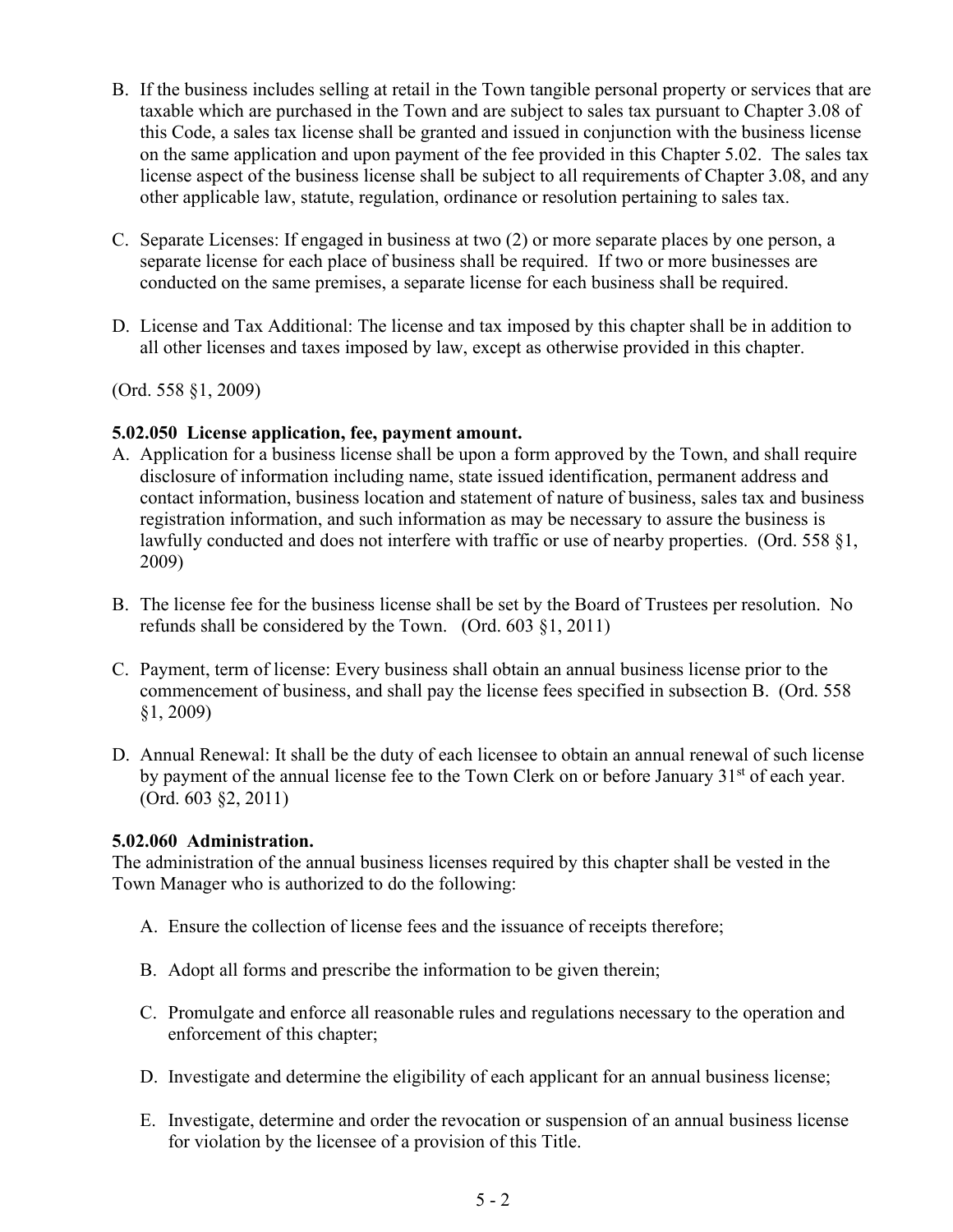(Ord. 558 §1, 2009)

### **5.02.070 Requirements of licensee.**

Every licensee under this chapter shall do the following:

- A. Ascertain and at all times comply with all laws and regulations applicable to a licensed business including compliance with zoning and land use requirements;
- B. Avoid any illegal, dangerous or harmful practices or conditions which are detrimental to the public property, health, welfare, peace or safety;
- C. Refrain from engaging in business on the licensed premises during any period the license is revoked or suspended.
- D. Posting: The licensee shall post the current business license in a conspicuous place on the licensed premises at all times. If the licensee does not have a place of business, then the license shall be displayed by the licensee when conducting or soliciting business.

(Ord. 558 §1, 2009)

### **5.02.080 Conditions of license.**

- A. Public Streets and Rights-of-Way: It shall be unlawful to conduct any business on the public streets or rights-of-way in the Town unless otherwise permitted by the Town.
- B. License Nontransferable: No license issued pursuant to this chapter shall be transferable.
- C. No business shall be conducted on any premises without the express consent of the property owner.

(Ord. 558 §1, 2009)

## **5.02.090 License denial, suspension and revocation.**

- A. Unless otherwise limited by state or federal law, a license application may be denied, suspended or revoked based on the following grounds:
	- 1. Any applicable provisions of the Kremmling Municipal Code, state and federal law have not been met;
	- 2. The required fees have not been paid;
	- 3. The application is incomplete or contains false, misleading or fraudulent statements;
	- 4. Unsatisfactory character of the applicant based on criminal history, to the extent such character and history are relevant to the license or permit requested by the applicant;
	- 5. Nonconformance of the business, premises, building or land use with this Code;
	- 6. Demand of the business for excessive Town services;
	- 7. Previous revocation or suspension of a similar license held by the applicant;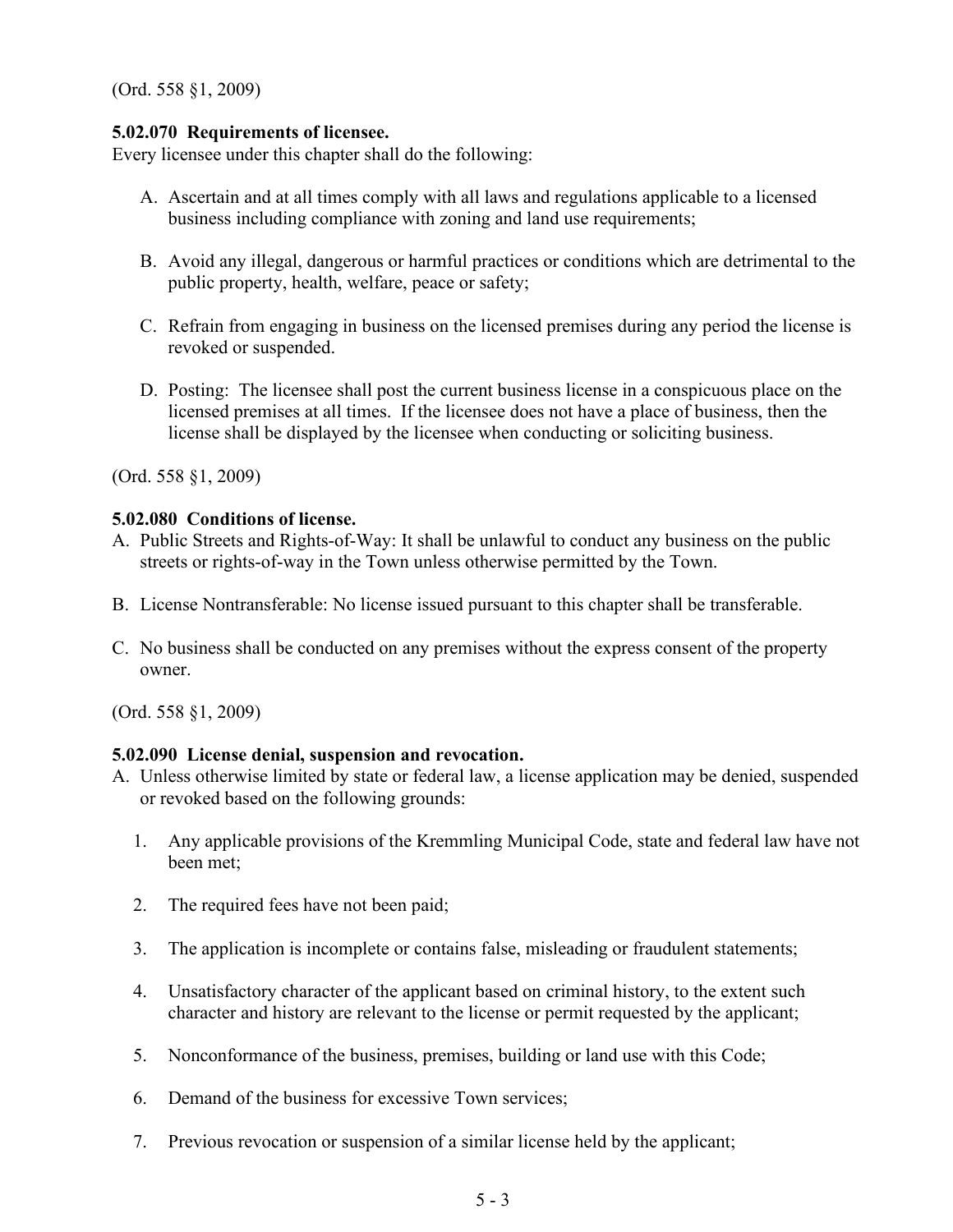- 8. Any reason that would justify cancellation, suspension or revocation of a license; or
- 9. The business for which the license is requested, or has been granted, violates or would violate any law, rule or regulation of the Town, the County, the State or the Federal government.
- B. The Town Manager, after notice and a hearing, may suspend or revoke the license of any person found by such person to have violated any provision of this chapter, or state law, or federal law.
- C. Any findings and order of the Town Manager revoking the license of any person shall be subject to review by the district court upon application of the aggrieved party.

(Ord. 558 §1, 2009)

### **5.02.100 Exemptions.**

Persons exempt from the provisions of this chapter are as follows:

Churches or established religious organizations; Charitable corporations; Hospitals; Schools; Governments; Persons exempt under federal or Colorado law; Special events sales as otherwise permitted by the Town; and Yard sales, garage sales or estate sales unless such a sale is subject to the sales and use tax provisions of this Code. This shall not be construed to allow the sale of food, beverages or amusements in conjunction with the sale. No loud speakers, tents, public toilet facilities or other portable structures are permitted.

(Ord. 558 §1, 2009)

#### **5.02.110 Revenue disposition.**

The license fees collected by the Town Clerk under this chapter shall be general revenues which shall be credited to the Town's General Fund. (Ord. 558 §1, 2009)

#### **5.02.120 Enforcement.**

The Town may seek an injunction to restrain a person from engaging in business within the Town who does not obtain an annual business license under this chapter or whose license is revoked or suspended, and this remedy shall be in addition to all other remedies prescribed in this chapter or by law. (Ord. 558 §1, 2009)

#### **5.02.130 Attorney fees and costs.**

In the event it is necessary for the Town to take action for the enforcement of this chapter, there shall be added to any fees due hereunder all reasonable costs and fees incurred by the Town including reasonable attorney fees. (Ord. 558 §1, 2009)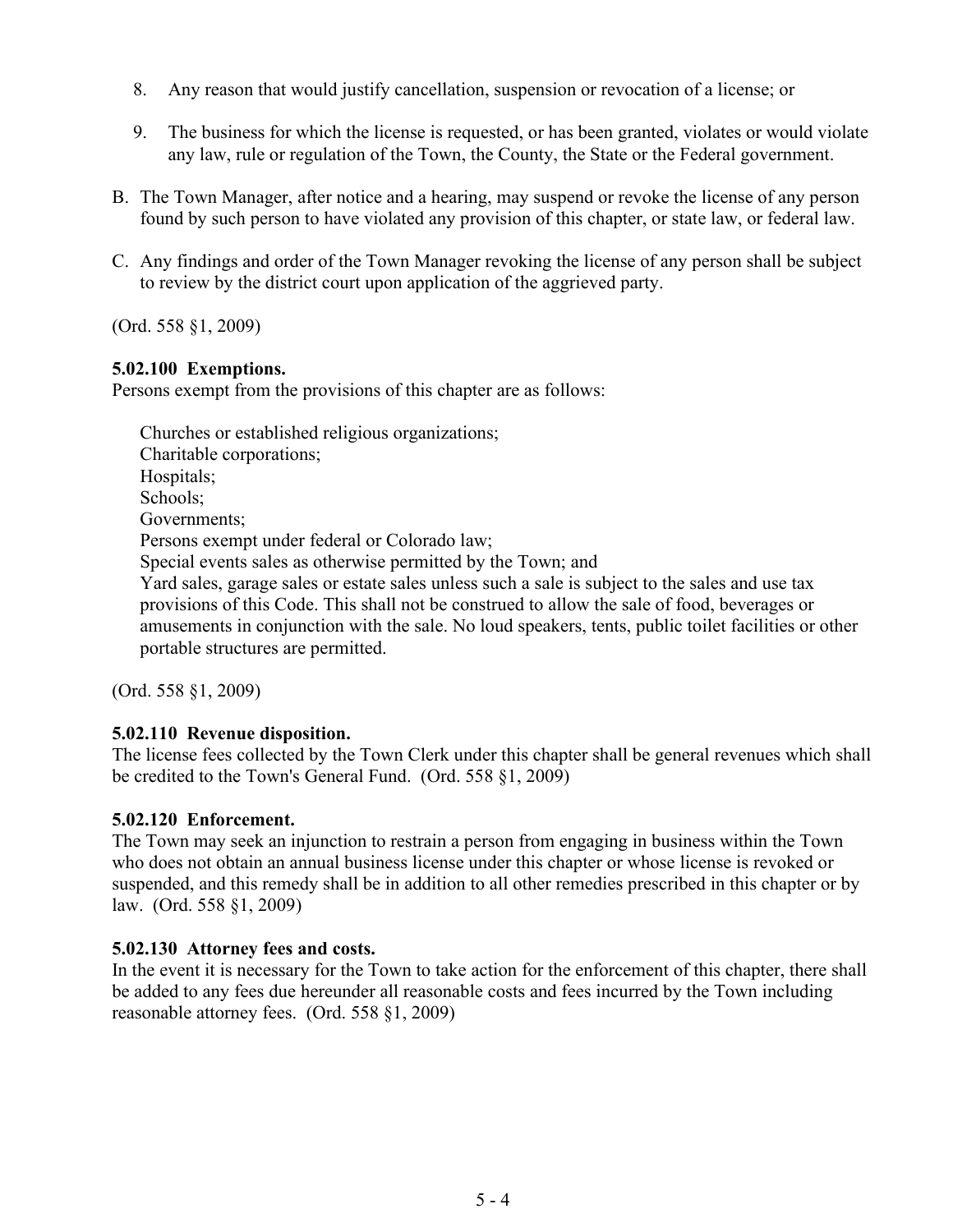## **5.03 - Alcoholic Beverages**

<span id="page-4-0"></span>

| <b>Sections</b> |                                                                                | Page |
|-----------------|--------------------------------------------------------------------------------|------|
|                 |                                                                                |      |
|                 |                                                                                |      |
|                 |                                                                                |      |
|                 |                                                                                |      |
|                 |                                                                                |      |
|                 |                                                                                |      |
|                 | 5.03.070 Written notice to the Town of Kremmling Police Department required. 7 |      |
|                 |                                                                                |      |
|                 |                                                                                |      |
|                 |                                                                                |      |
|                 |                                                                                |      |
|                 |                                                                                |      |
|                 |                                                                                |      |
|                 |                                                                                |      |
|                 |                                                                                |      |
|                 |                                                                                |      |

## **5.03.010 Tastings defined.**

"Tastings" may be conducted by retail liquor store or liquor-licensed drugstore licensees in accordance with this chapter and pursuant to C.R.S. §12-47-301, as the term "Tastings" is defined in said Section 12-47-301. It is unlawful for any person or licensee to conduct Tastings within the Town unless authorized in accordance with this section. (Ord. 510 §1, 2006)

## **5.03.020 Alcoholic Beverage Tastings License required.**

A retail liquor store or liquor-licensed drugstore licensee may conduct Tastings only pursuant to a valid Alcoholic Beverage Tastings License. (Ord. 510 §1, 2006)

## **5.03.030 Tasting application and fee.**

A retail liquor store or liquor-licensed drugstore licensee who wishes to conduct Tastings shall submit an application to the local liquor licensing authority on forms supplied by the local liquor licensing authority. Such application shall be accompanied by a non-refundable annual fee. The Board of Trustees shall set the fee by resolution. (Ord. 596 §1, 2011; Ord. 510 §1, 2006)

#### **5.03.040 Approval or denial of application.**

If the Applicant demonstrates that Applicant is able to conduct Tastings without violating the provisions of this section or C.R.S. §12-47-301(10)(a), and without creating a public safety risk to the neighborhood, the application shall be approved and the Alcoholic Beverage Tastings License issued. Otherwise, the application shall be denied. The Town Clerk is hereby authorized to process and approve Alcoholic Beverage Tastings Licenses. (Ord. 510 §1, 2006)

#### **5.03.050 Annual license.**

An Alcoholic Beverage Tastings License shall be valid for one year, and shall run concurrently with the retail liquor store or liquor-licensed drugstore license of the holder of the Alcoholic Beverage Tastings License; provided, however, that the Alcoholic Beverage Tastings License issued to a retail liquor store or liquor-licensed drugstore licensee shall be valid only so long as the licensee holds a valid and active liquor store or liquor-licensed drugstore license. (Ord. 510 §1, 2006)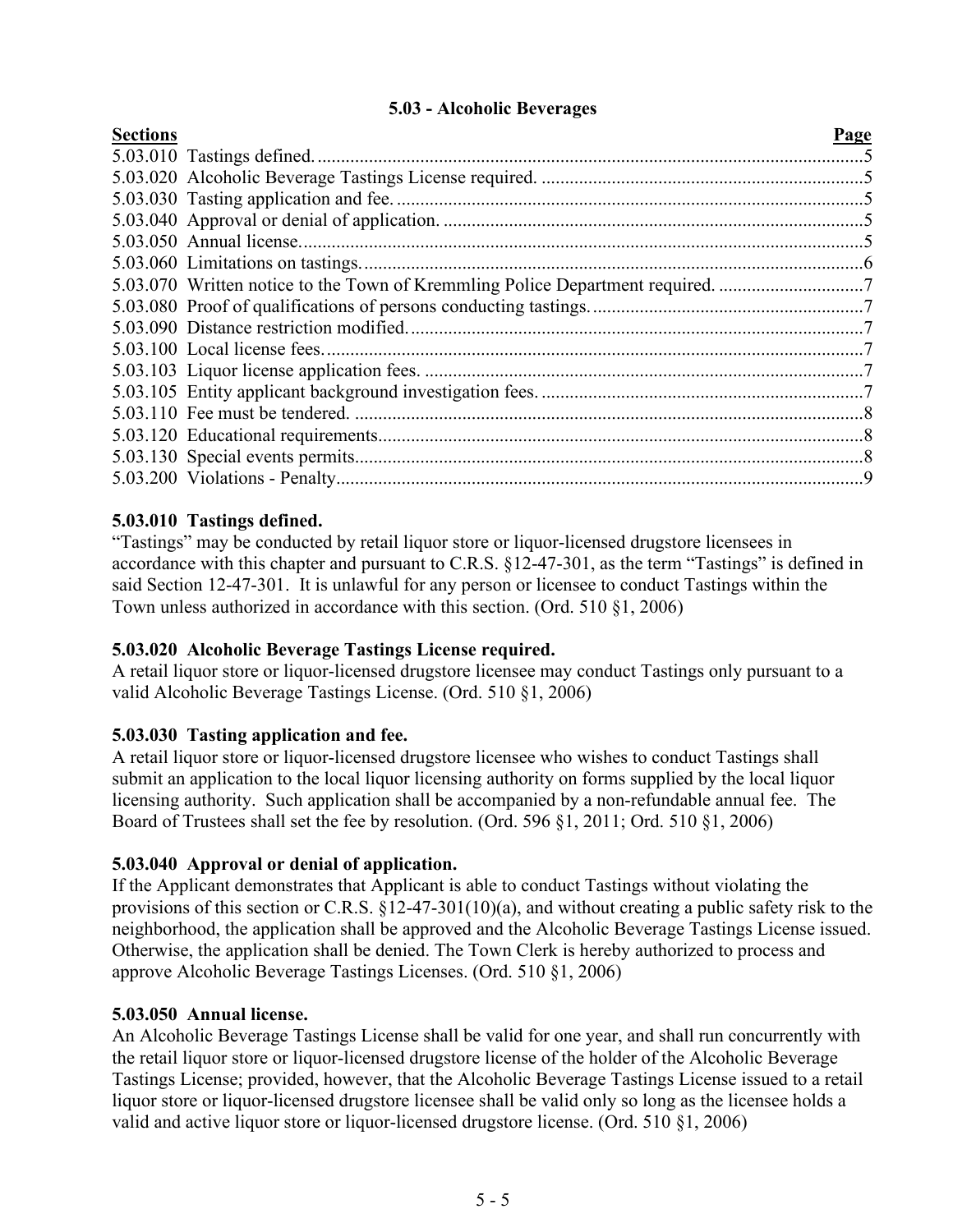## **5.03.060 Limitations on tastings.**

- A. Tastings conducted by the holder of an Alcoholic Beverage Tastings License shall be subject to the limitations and requirements set forth in C.R.S.  $\S$ 12-47-301(10)(c), as amended from time-totime, and limitations set forth in this Section. Compliance with the limitations and requirements set forth in C.R.S.  $\S$ 12-47-301(10)(c), and this Section, shall be a term and condition of any Alcoholic Beverage Tastings License, whether expressly set forth in the Alcoholic Beverage Tastings License or not.
- B. Tastings once authorized shall be subject to the following limitations:
	- 1. Tastings shall be conducted only by a person who has completed a server training program that meets the standards established by the Liquor Enforcement Division in the Department of Revenue and who is either a retail liquor store licensee or a liquor-licensed drugstore licensee, or an employee of a licensee, and only on a licensee=s licensed premises.
	- 2. The alcohol used in Tastings shall be purchased through a licensed wholesaler, licensed brew pub, or winery licensed pursuant to C.R.S. §12-47-403 at a cost that is not less than the laid-in cost of such alcohol.
	- 3. The size of an individual alcohol sample shall not exceed one ounce of malt or vinous liquor or one-half of one ounce of spirituous liquor.
	- 4. Tastings shall not exceed a total of five (5) hours in duration per day, which need not be consecutive.
	- 5. Tastings shall be conducted only during the operating hours in which the licensee on whose premises the Tastings occur is permitted to sell alcoholic beverages, and in no case earlier than 11:00 a.m. or later than 7:00 p.m.
	- 6. The licensee shall prohibit patrons from leaving the licensed premises with an unconsumed sample.
	- 7. The licensee shall promptly remove all open and unconsumed alcoholic beverage samples from the licensed premises or shall destroy the samples immediately following the completion of the tasting.
	- 8. The licensee shall not serve a person who is under twenty-one years of age or who is visibly intoxicated.
	- 9. The licensee shall not serve more than four (4) individual samples to a patron during a tasting.
	- 10. Alcohol samples shall be in open containers and shall be provided to a patron free of charge.
	- 11. Tastings may occur on no more than four (4) of the six (6) days from a Monday to the following Saturday, not to exceed one hundred four (104) days per year.
	- 12. No manufacturer of spirituous vinous liquors shall induce a licensee through free goods or financial or in-kind assistance to favor the manufacturer's products being sampled at a Tasting. The licensee shall bear the financial and all other responsibility for a Tasting.
	- 13. A violation of this Code provision or of C.R.S. §12-47-801 by a retail liquor store or liquor-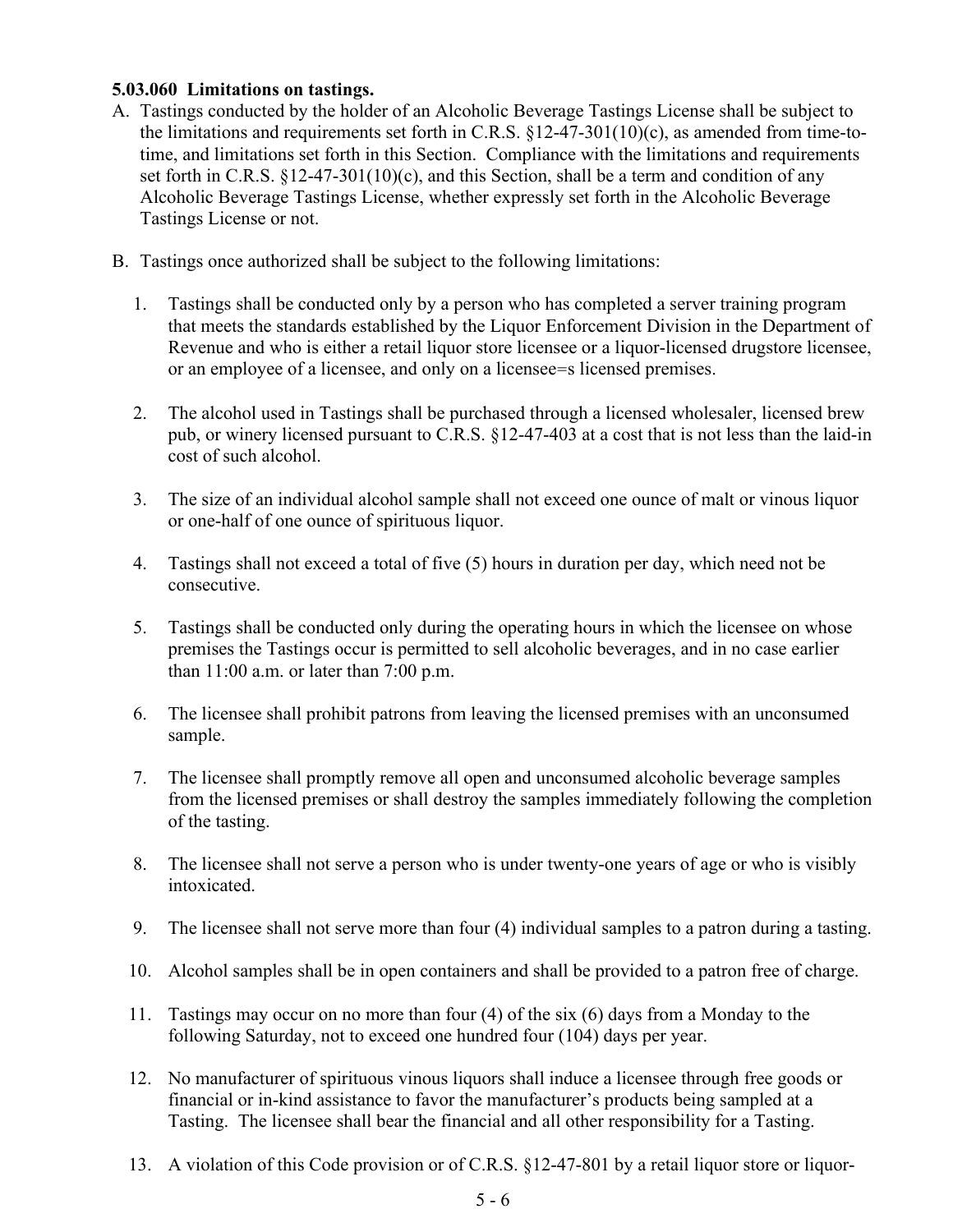licensed drugstore licensee, whether by his or her employees, agents, or otherwise, shall be the responsibility of the retail liquor store or liquor-licensed drugstore licensee who is conducting the Tasting.

- 14. A retail liquor store or liquor-licensed drugstore licensee conducting a Tasting shall be subject to the same revocation, suspension, and enforcement provisions as otherwise apply to the licensee.
- 15. Nothing in this Code provision shall affect the ability of a Colorado winery licensed pursuant to C.R.S. §§12-47-402 or 12-47-403 to conduct a Tasting pursuant to the authority of C.R.S. §§12-47-402(2) or 12-47-403(2)(e).

(Ord. 510 §1, 2006)

# **5.03.070 Written notice to the Town of Kremmling Police Department required.**

A written notice to the Town of Kremmling's Police Department must be provided at least seventytwo (72) hours before a licensee is allowed to conduct a Tasting. The notice shall include the name of the liquor licensed premises, the person who is submitting the notice and shall indicate the date and time the Tasting is to take place. (Ord. 510 §1, 2006)

## **5.03.080 Proof of qualifications of persons conducting tastings.**

Upon the request of any peace officer, the holder of an Alcoholic Beverage Tastings License shall provide proof that Tastings are to be conducted only by a person who has completed a server training program that meets the standards established by the Liquor Enforcement Division in the Department of Revenue of the State of Colorado, and who is either the retail liquor store licensee or a liquorlicensed drugstore licensee, or an employee of such licensee. (Ord. 510 §1, 2006)

## **5.03.090 Distance restriction modified.**

The distance restriction contained in C.R.S. § 12-47-313(d)(III) of five hundred (500) feet minimum distance between public or parochial schools and the premises in which malt, vinous or spirituous liquors to be sold shall not apply to the West Grand School District properties lying between Seventh and Ninth Streets, between Central Avenue and Eagle Avenue.

This modification of the restriction against alcoholic beverage licensed premises and school property shall apply only as to the property described herein, and shall not constitute a waiver or reduction or elimination of the distance requirements for any other public or parochial school property. (Ord. 525 §1, 2007)

## **5.03.100 Local license fees.**

Local license fees shall be paid to the Town of Kremmling as set forth in C.R.S. § 12-47-505. (Ord. 596 §2, 2011; Ord. 526 §2, 2007)

## **5.03.103 Liquor license application fees.**

Each application for a liquor license shall be accompanied by an application fee in an amount set by the Board of Trustees by resolution. (Ord. 596 §3, 2011; Ord. 538 §2, 2008; Ord. 526 §3, 2007)

## **5.03.105 Entity applicant background investigation fees.**

Where a corporate applicant or a limited liability company applicant has not already undergone a background investigation by and paid a fee to the state licensing authority, such corporate applicant or limited liability company applicant shall pay a fee in an amount set by the Board of Trustees by resolution for the cost of each fingerprint analysis and background investigation undertaken to qualify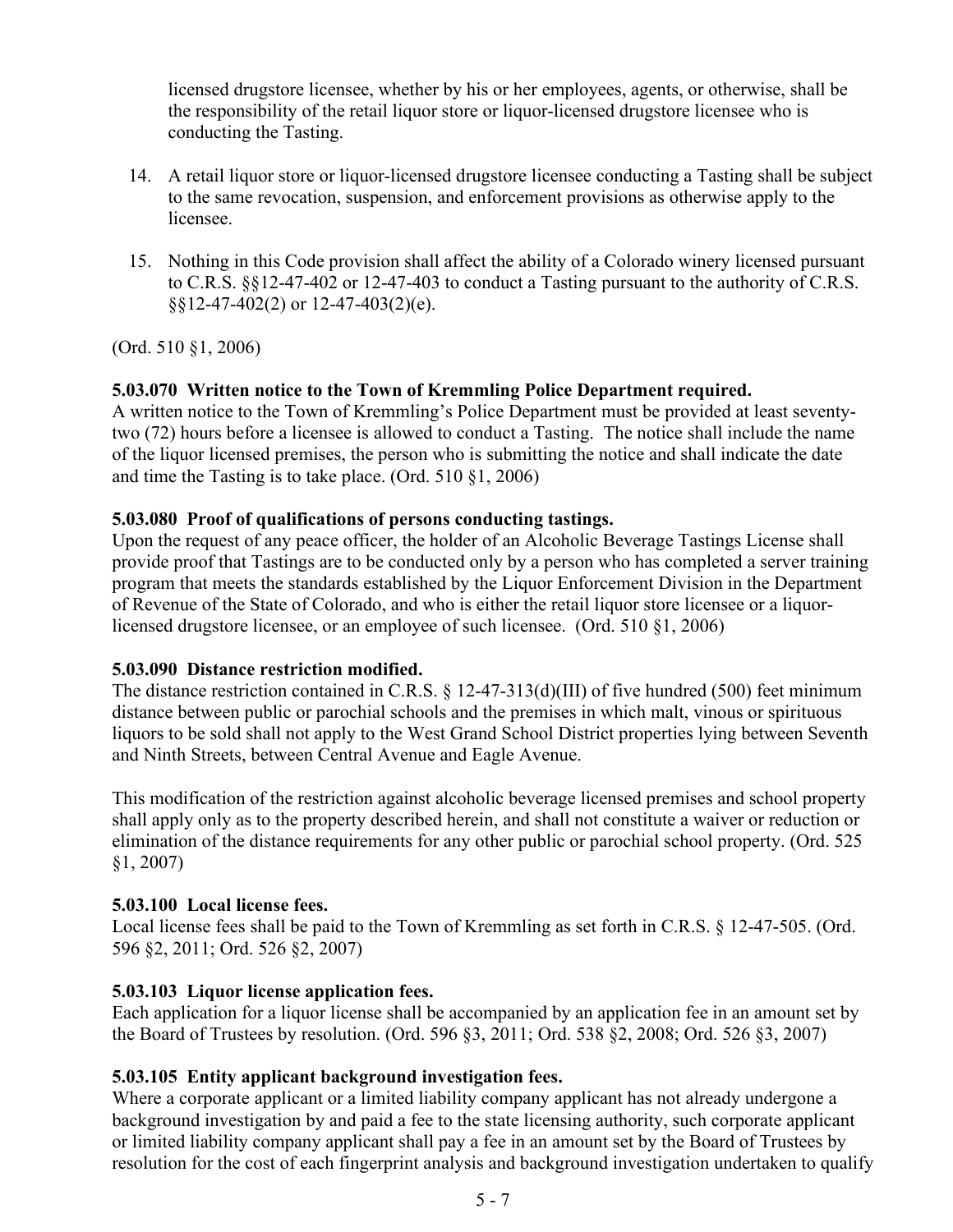new officers, directors, stockholders, members, or managers as required by C.R.S. §12-47-307(3). (Ord. 596 §4, 2011; Ord. 526 §4, 2007)

# **5.03.110 Fee must be tendered.**

No application for any license action for which a fee is provided in this Part 100 shall be accepted, and no processing of such application shall occur unless the fee provided is tendered at the same time as the application submitted. In the event the fee tendered is not paid or honored, or is withdrawn, the application shall be returned to the applicant or licensee and no further action taken until a complete application including the fee is received. (Ord. 526 §5, 2007)

# **5.03.120 Educational requirements.**

- A. Each holder of a license to sell fermented malt beverages or malt, vinous, or spirituous liquor and each registered manager shall obtain a certificate of completion from an educational program of training for intervention procedures for servers of alcohol within one hundred twenty (120) days of obtaining a license or entering into such employment or occupation.
- B. All persons occupied selling, serving or delivering fermented malt beverages or malt, vinous, or spirituous liquor shall obtain a certificate of completion from an educational program of training for intervention procedures for servers of alcohol. Such certificate must be obtained within the first one hundred twenty (120) days of such employment or occupation.
- C. Upon submitting an application for renewal of license, the applicant shall produce a copy of such certificate for each person required by this Section 5.03.120 to hold such certificate, and shall list all employees who are engaged in selling, serving or delivering fermented malt beverages, or malt, vinous, or spirituous liquor but have not obtained such certificate, along with the employee's length of employment. Within 130 days of obtaining a new license, the licensee shall demonstrate compliance with this Section 5.03.120 by submitting such records and list to the Town. Upon the request of the Town, a licensee shall display copies of certificates for the holder, registered manager, and each other person required by this Section 5.03.120 to hold such certificate.
- D. A certificate of completion issued through educational programs offered as "TIPS" programs, and any program meeting the requirements of Colorado Department of Revenue Regulation 47-605, "Responsible Alcohol Beverage Vendor and Permitted Tastings by Retail Liquor Stores and Liquor Licensed Drugstores," shall be accepted as compliance with this Section.

(Ord. 537 §1, 2008)

# **5.03.130 Special event permits.**

- A. The Board of Trustees, acting as the local licensing authority, may issue a special event permit for the sale, by drink only, of malt, spirituous, or vinous liquor to organizations qualifying under C.R.S. § 12-48-101, et seq.
- B. The Board of Trustees, acting as the local liquor licensing authority, elects not to obtain the state licensing authority's approval or disapproval of applications for special event permits.
- C. The Town Clerk shall report to the Colorado Liquor Enforcement Division, within ten (10) days after the Town issues any special event permit, the name of the organization to which the permit was issued, the address of the permitted location, and the permitted dates of alcohol beverage service.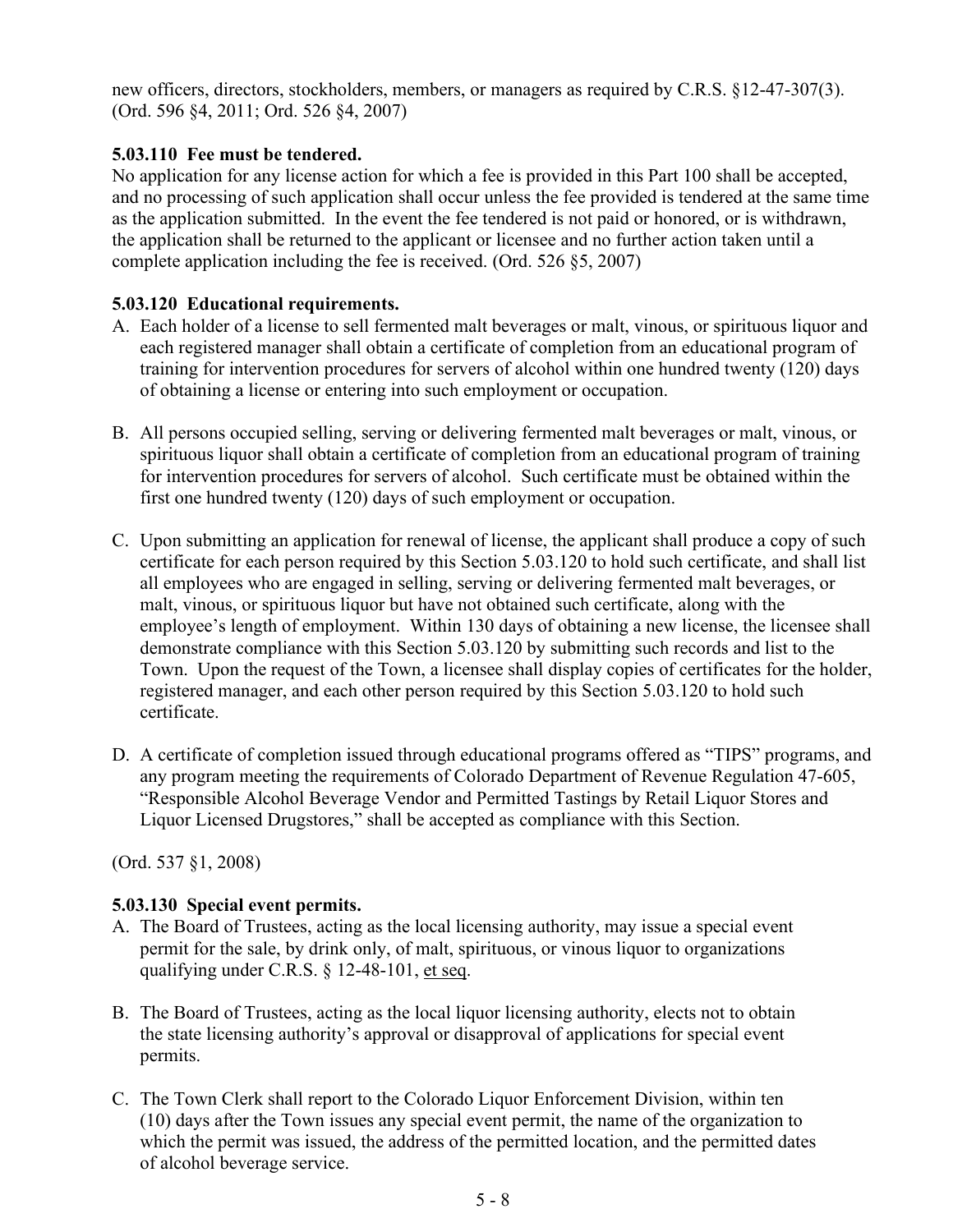- D. Upon receipt of an application for a special event permit, the Town Clerk shall access information made available on the web site of the state licensing authority to determine the statewide permitting activity of the organization applying for the permit. Before approving an application, the Town shall consider compliance with the provisions of C.R.S. § 12-48-105(3), which prohibits the state and local licensing authorities from issuing a special event permit to any organization for more than fifteen (15) days in one calendar year.
- E. Each application for a special event permit shall be accompanied by a special event permit fee as set forth in C.R.S. § 12-48-104 and an application fee in an amount set by the Board of Trustees by resolution.

(Ord. 596 §5, 2011)

### **5.03.200 Violations - Penalty.**

- A. Any person who violates any provision of any section of this chapter commits an offense. Any person convicted of violation of any section of this chapter shall be punished as provided in Kremmling Municipal Code Section 1.16.010.
- B. Violation of any section of this chapter by any person may be grounds for license suspension, revocation, non-renewal or denial. (Ord. 537 §2, 2008)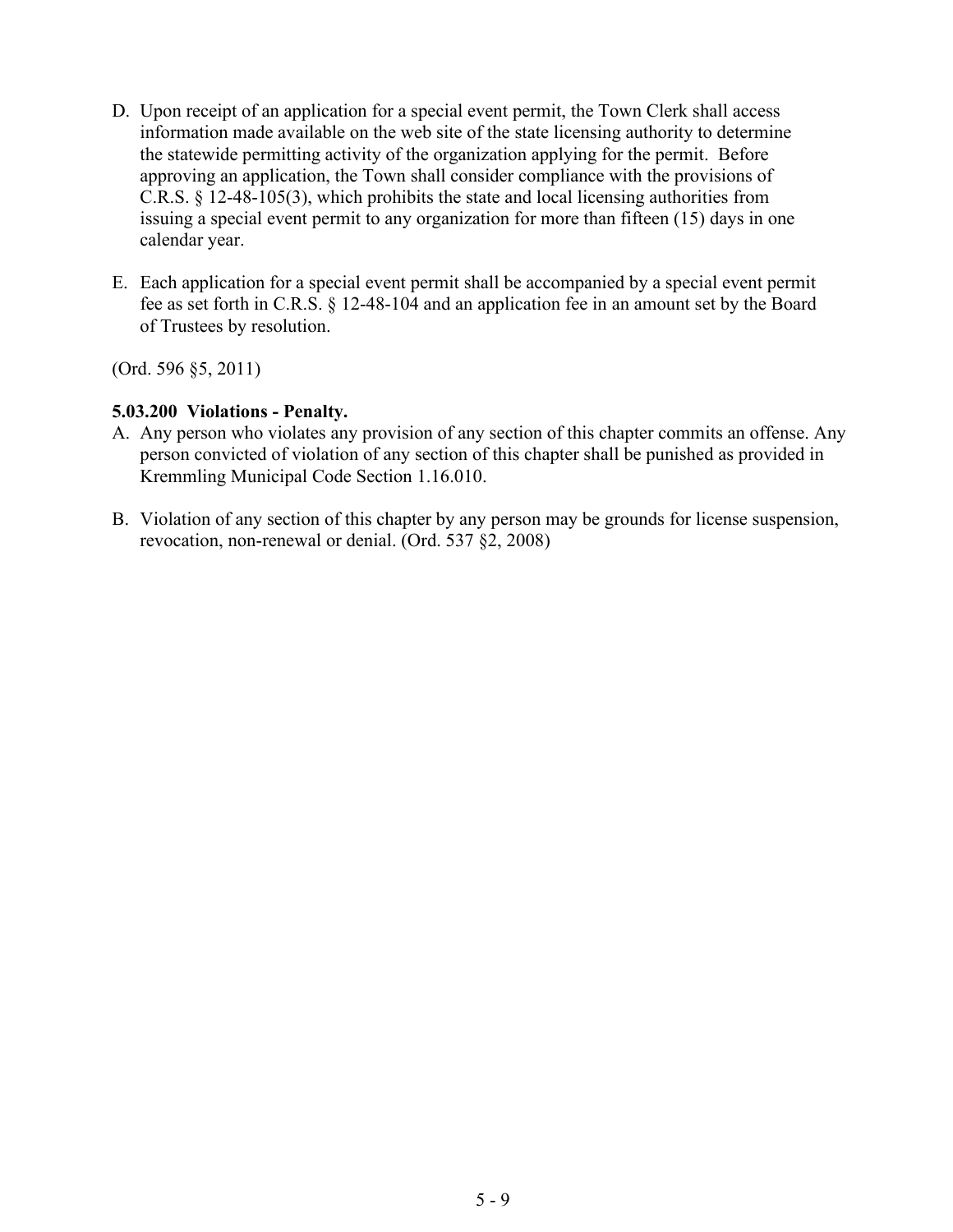### **5.05 - Medical Marijuana Dispensaries**

<span id="page-9-0"></span>

| <b>Sections</b> |                                                                               | Page |
|-----------------|-------------------------------------------------------------------------------|------|
|                 | 5.05.010 Medical Marijuana Dispensaries defined10Error! Bookmark not defined. |      |
|                 |                                                                               |      |
|                 |                                                                               |      |
|                 |                                                                               |      |

# **5.05.010 Medical Marijuana Dispensaries defined.**

Medical Marijuana Dispensary shall mean the use of a property or structure, whether for profit or otherwise, to cultivate, sell, distribute, transmit, give, dispense, or otherwise engage in the business of providing medical marijuana in any usable form and in any manner in accordance with Section 14 of Article XVII of the Colorado Constitution and the implementing state statues and administrative regulations.

## **5.05.020 Medical Marijuana Dispensary prohibited.**

Medical Marijuana Dispensaries are prohibited within the Town of Kremmling. It shall be unlawful for any person to establish, operate, maintain or otherwise engage in the business, whether or not for pecuniary gain, of a Medical Marijuana Dispensary within the limits of the Town.

## **5.05.200 Penalty.**

Any person who violates any provision of any section of this chapter commits an offense. Any person convicted of any section of this chapter shall be punished as provided in Kremmling Municipal Code Section 1.16.010.

(Ord. 569 §1, 2010)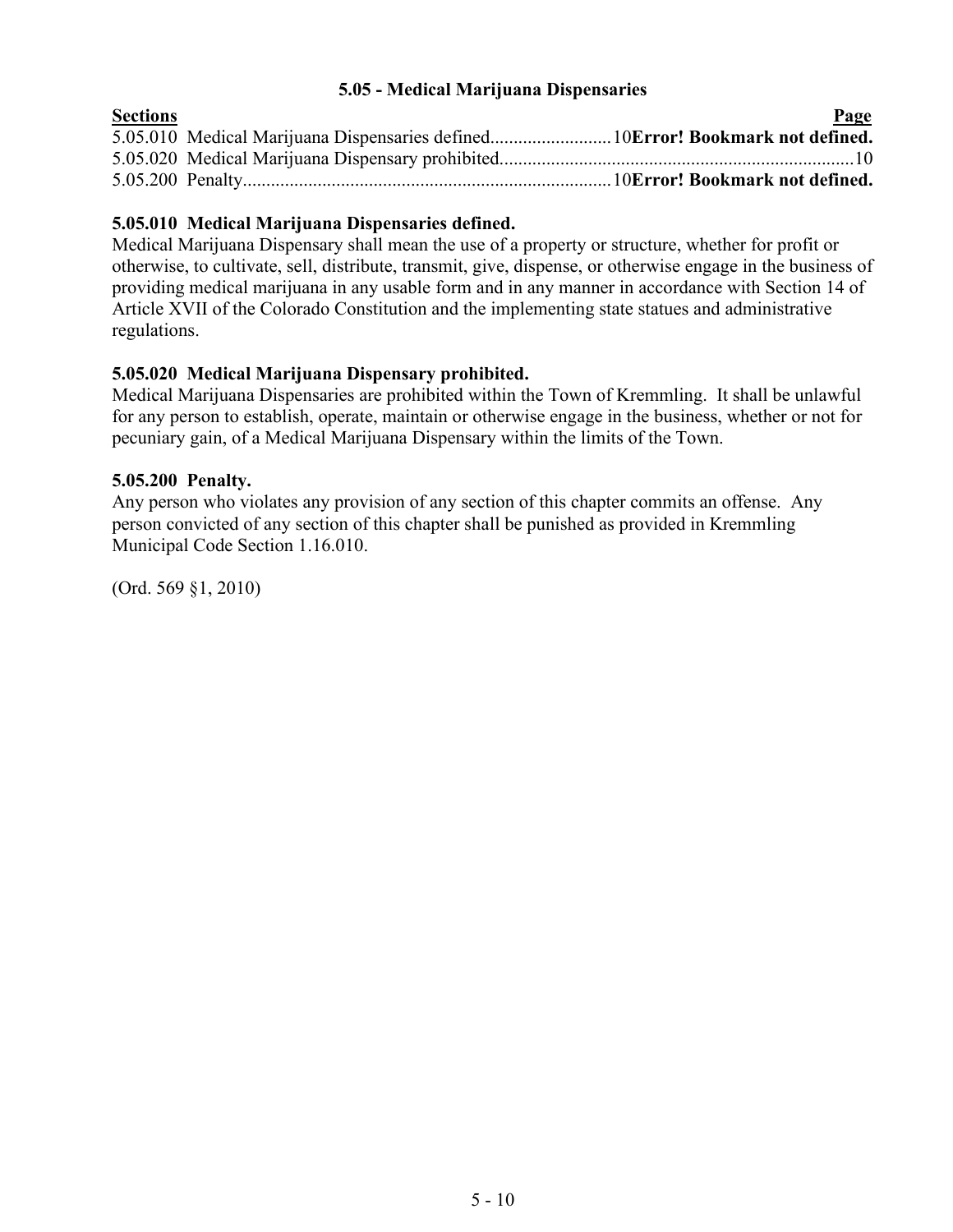## **5.06 - Marijuana Establishments Prohibited**

| <b>Sections</b> | Page |
|-----------------|------|
|                 |      |
|                 |      |
|                 |      |
|                 |      |
|                 |      |

# **5.06.010 Purpose.**

The purpose of this ordinance is to promote the general welfare and safety throughout the Town of Kremmling by prohibiting the operation of marijuana establishments, as defined herein, within the Town.

# **5.06.020 Definitions.**

For the purposes of this Chapter 5.06, the following terms shall have the following meanings:

"Marijuana" means all parts of the plant of the genus cannabis whether growing or not, the seeds thereof, the resin extracted from any part of the plant, and every compound, manufacture, salt, derivative, mixture, or preparation of the plant, its seeds, or its resin, including marijuana concentrate. *"Marijuana"* does not include industrial hemp, nor does it include fiber produced from the stalks, oil, or cake made from the seeds of the plant, sterilized seed of the plant that is incapable of germination, or the weight of any other ingredient combined with marijuana to prepare topical or oral administrations, food, drink, or other product.

"Marijuana accessories" means any equipment, products, or materials of any kind that are used, intended for use, or designed for use in planting, propagating, cultivating, growing, harvesting, composting, manufacturing, compounding, converting, producing, processing, preparing, testing, analyzing, packaging, repackaging, storing, vaporizing, or containing marijuana, or for ingesting, inhaling, or otherwise introducing marijuana into the human body.

"Marijuana club" means a business, occupation, or other commercial enterprise that allows members and their guests to consume marijuana or marijuana products on the premises.

"Marijuana cultivation facility" means an entity licensed to cultivate, prepare, and package marijuana and sell marijuana to retail marijuana stores, to marijuana product manufacturing facilities, and to other marijuana cultivation facilities, but not to consumers.

"Marijuana establishment" means a marijuana cultivation facility, a marijuana testing facility, a marijuana product manufacturing facility, a retail marijuana store, or a marijuana club.

"Marijuana product manufacturing facility" means an entity licensed to purchase marijuana; manufacture, prepare, and package marijuana products; and sell marijuana and marijuana products to other marijuana product manufacturing facilities and to retail marijuana stores, but not to consumers.

"Marijuana products" means concentrated marijuana products and marijuana products that are comprised of marijuana and other ingredients and are intended for use or consumption, such as, but not limited to, edible products, ointments, and tinctures.